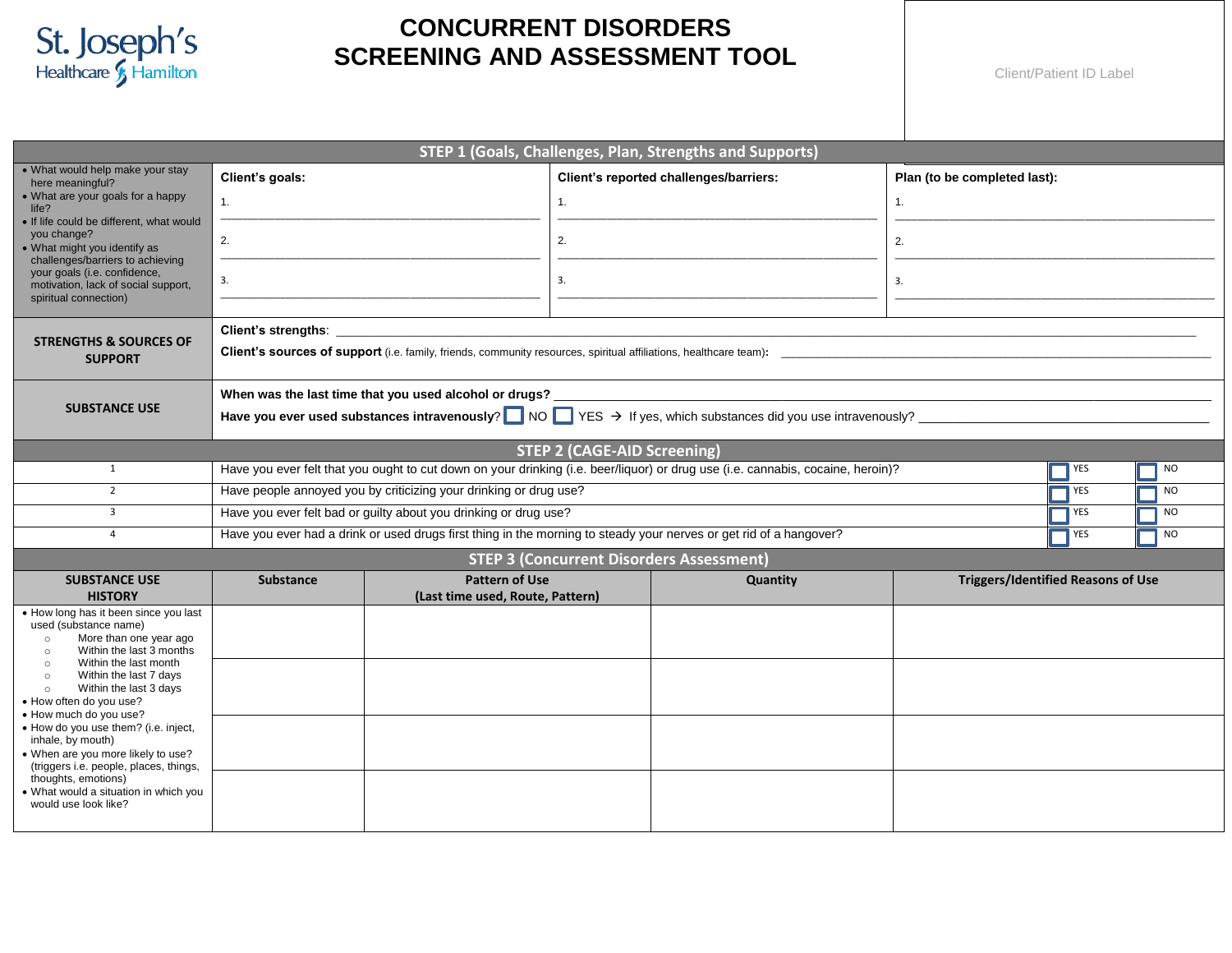

## **CONCURRENT DISORDERS SCREENING AND ASSESSMENT TOOL**

Client/Patient ID Label

| <b>STEP 3 (Concurrent Disorders Assessment - Continued)</b>                                                                                                         |                                                                                                                                               |             |                  |  |  |  |  |
|---------------------------------------------------------------------------------------------------------------------------------------------------------------------|-----------------------------------------------------------------------------------------------------------------------------------------------|-------------|------------------|--|--|--|--|
| <b>Example Questions</b><br><b>SUBSTANCE USE HISTORY</b>                                                                                                            |                                                                                                                                               |             |                  |  |  |  |  |
| • Can you describe a time (or times) when you<br>stopped using for a period of time?<br>• What was that experience like for you?                                    |                                                                                                                                               |             |                  |  |  |  |  |
| • Have you previously received help for substance<br>use concerns? If so, what were some of the<br>negative and positive experiences?                               |                                                                                                                                               |             |                  |  |  |  |  |
|                                                                                                                                                                     |                                                                                                                                               |             |                  |  |  |  |  |
| <b>MENTAL HEALTH SERVICE HISTORY</b>                                                                                                                                |                                                                                                                                               |             |                  |  |  |  |  |
| • In the past, have you received any supports for<br>your mental health?                                                                                            |                                                                                                                                               |             |                  |  |  |  |  |
| • Have you ever been (admitted into a mental<br>health hospital, received community support for                                                                     |                                                                                                                                               |             |                  |  |  |  |  |
| your mental health, etc.)?<br>• From your experiences, what was helpful in<br>supporting your mental health recovery?                                               |                                                                                                                                               |             |                  |  |  |  |  |
| <b>MENTAL HEALTH AND SUBSTANCE</b><br><b>USE INTERCONNECTIONS</b>                                                                                                   | Please check all statements that apply to the client:                                                                                         |             | <b>Comments:</b> |  |  |  |  |
| For clients with high insight regarding their mental<br>health symptoms:                                                                                            | Substance use may trigger mental health symptoms                                                                                              |             |                  |  |  |  |  |
| • How does substance use affect your mental<br>health? (i.e. hallucinations, paranoid thoughts,<br>improved/decreased mood, etc. Vice-versa)?                       | Mental health symptoms may trigger substance                                                                                                  |             |                  |  |  |  |  |
| • Have you had any life challenges that impacted on<br>both your use of substances and your mental<br>health? (i.e. trauma, grief and loss, stigma etc.)?           | Common factor(s) (i.e. interpersonal difficulties, lack of support, trauma) may<br>trigger both worsening of mental health and substance use. |             |                  |  |  |  |  |
| For clients with low insight regarding mental health<br>symptoms:<br>• What thoughts/and or feelings usually go through<br>your mind before you use? After you use? | Substance use issues and mental health symptoms may mutual influence each<br>other.                                                           |             |                  |  |  |  |  |
| <b>STAGE OF CHANGE &amp; READINESS</b>                                                                                                                              | Check the statement(s) that apply to each substance:                                                                                          | Substances: |                  |  |  |  |  |
| • What are some of the positives of your use of<br>substances? What are some of the negatives?<br>• What are your thoughts about your use?                          | <b>Pre-contemplation</b><br>Client does not recognize the need for change or is not actively<br>considering change                            |             |                  |  |  |  |  |
| • *NOTE: A client may be at one stage of change for<br>once substance, and another stage of change for a<br>second substance.                                       | Contemplation<br>Client recognizes problem and is considering change                                                                          |             |                  |  |  |  |  |
|                                                                                                                                                                     | Preparation<br>Client has decided to change and begins to plan steps towards<br>recovery                                                      |             |                  |  |  |  |  |
|                                                                                                                                                                     | Action<br>Client has initiated change in relation to substance use                                                                            |             |                  |  |  |  |  |
|                                                                                                                                                                     | <b>Maintenance</b><br>Client is adjusting to change and is practicing new skills and<br>behaviours to sustain change                          |             |                  |  |  |  |  |
|                                                                                                                                                                     | Relapse<br>Client has relapsed to substance use                                                                                               |             |                  |  |  |  |  |